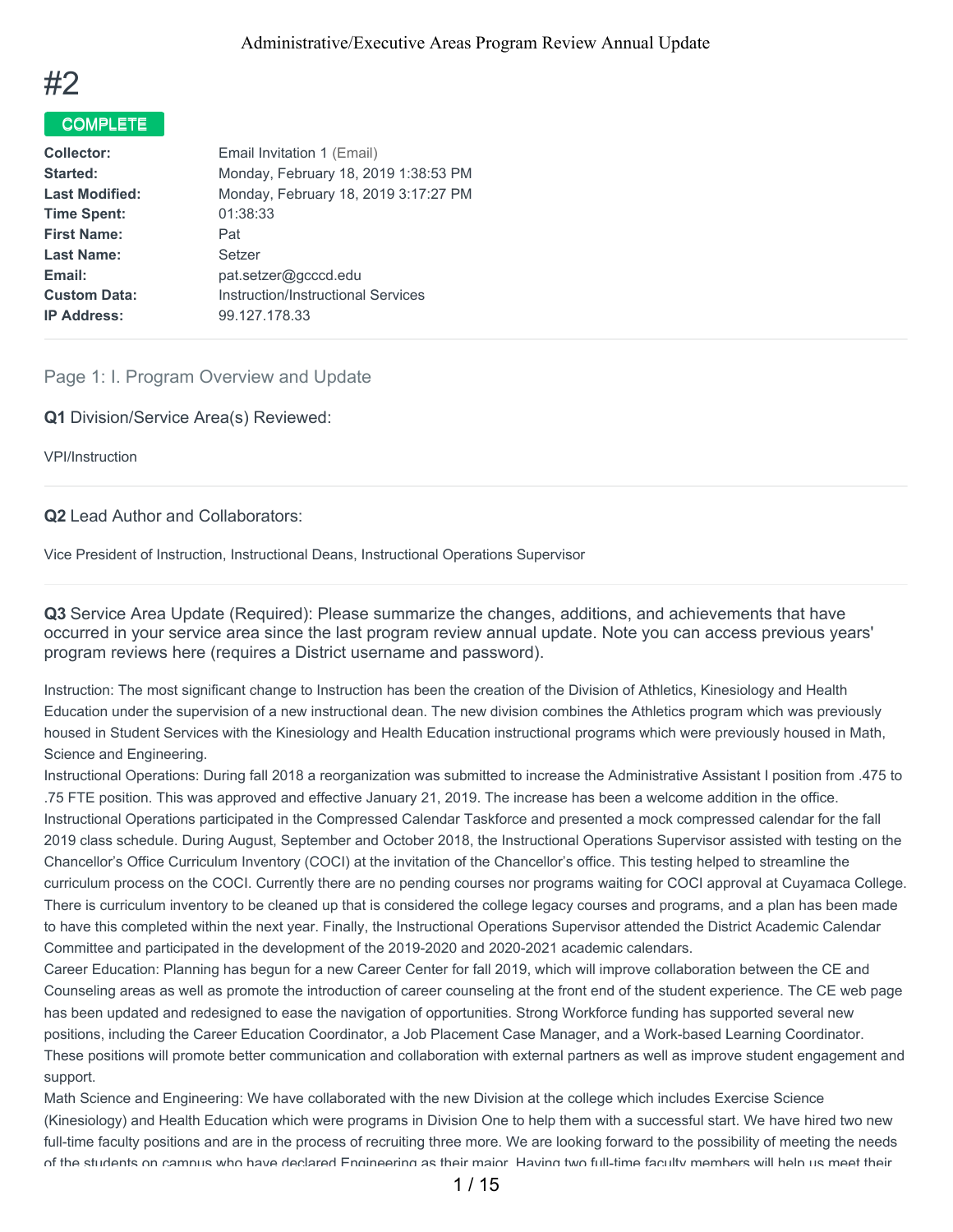of the students on campus who have declared Engineering as their major. Having two full-time faculty members will help us meet their needs and we have hopes that we will no longer have wait lists in every section of Engineering. Our Math student data is continuing to show tremendous progress in helping all students reach their Math goals. Our Title III STEM grant work has allowed us to greatly increase resources and support for STEM students. We have held summer research opportunities with USD, and another successful BOOT Camp last summer. Our division continues to be one of the most proficient on campus when it comes to enrollment data. Our Math department was one of the departments on campus recognized by receiving the Rice Diversity Award in Sacramento last summer. The Dean's office continues to support the faculty in their work.

Learning and Technology Resources: Learning Assistance (Tutoring), the Library and the Instructional Technology area all conduct their own program reviews. Professional Development and Distance Education developed plans for 2017-2022 and planned to conduct program review this year. This is still under development and the areas plan to engage with this work in 2019-2020. As part of the governance redesign the Professional Development Committee was eliminated, and the work subsumed by the Student Success & Equity Council. The Professional Development Coordinator identified a solution for tracking flex hours (Cornerstone) and presented an Off-Cycle Technology Request to the College Technology Committee and the district Technology Coordinating Council. The request remains under consideration and will go back to TCC spring 2019 for further consideration and prioritization. The Distance Education Coordinator continued work on improving the quality of online courses. A request has been made to President's Cabinet to increase the DE Coordinator position from .40 to 1.0 and will be considered by the Reassign Time committee in May 2019. The college has funded a pilot of a new online course evaluation system called EvaluationKit. The pilot will be conducted spring 2019 with online courses only with a goal to increase the student response rate for online courses.

Athletics, Kinesiology, and Health Education: The new division has been in place since January 2, 2019, and the initial focus is to consolidate both the instructional intercollegiate athletics programs under a single dean. The most pressing need in the division is for an administrative assistant to support the dean and the division's academic programs.

Arts, Humanities and Social Sciences: The Music Technician position in the Performing Arts Department has been increased from .475 to 1.0, and as a result the department has been able to significantly improve the management of the ECHO Concert Series through professional ticket services, improved promotional materials and concert programs, and an upgraded online presence. The English and English as a Second Language Departments have both embarked on an ambitious acceleration program that reduces unnecessary remediation and increases student completion and success. The chairs in both departments have updated their curriculum to offer an accelerated program, and for the past two years full- and part-time faculty have participated in CAP trainings on the pedagogy of acceleration and student-centered teaching. In addition, English and ESL have provided comprehensive professional development for adjunct faculty who have not had the opportunity to participate in the CAP Seminars. Both English and ESL are actively involved in implementing Multiple Measures and Self-Guided Placement in compliance with AB 705.

Page 2: II. Administrative/Service Area Outcome Assessment Reflection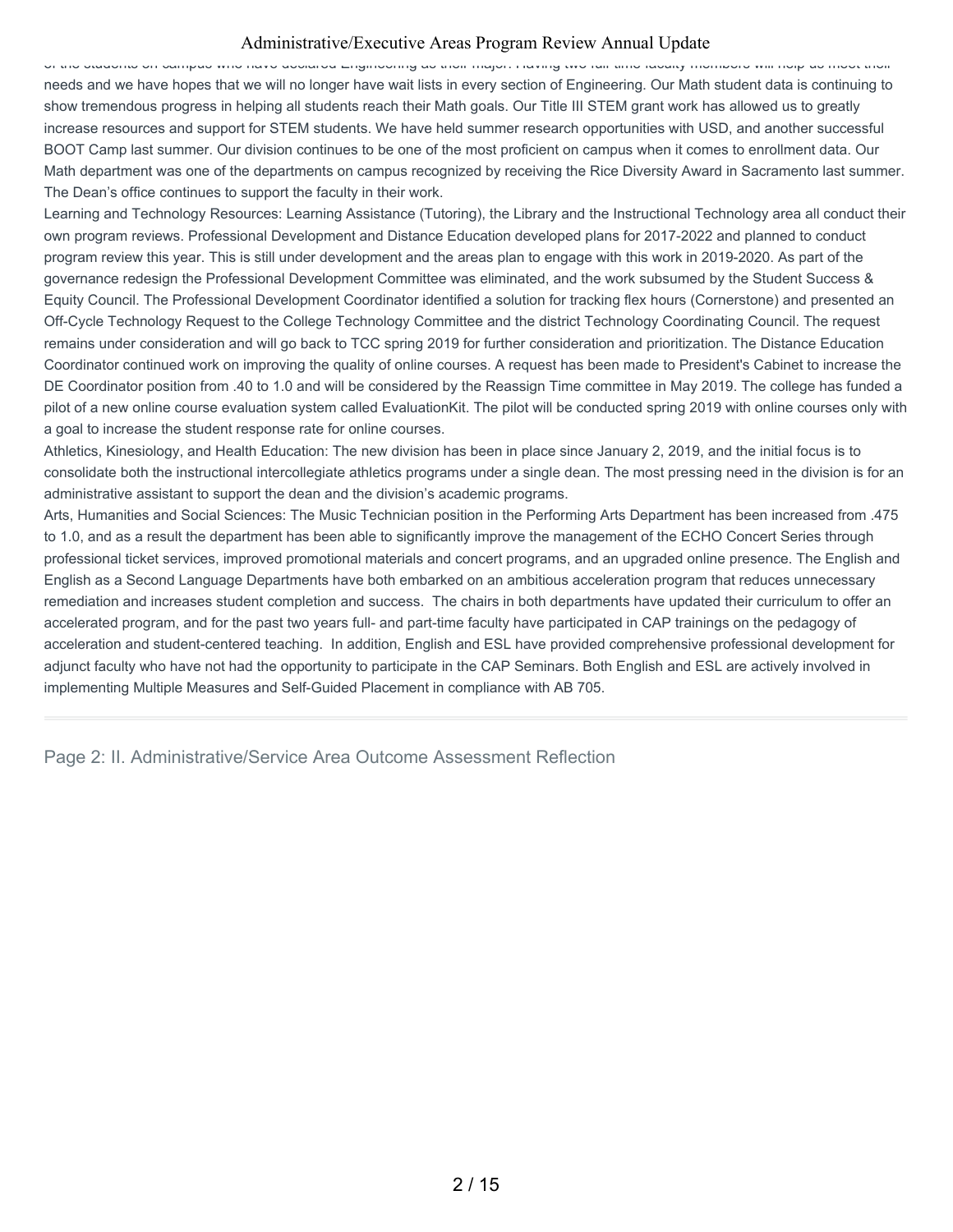**Q4** Please provide a summary of your administrative/service area outcome assessment efforts and findings from 2017/18. For assistance locating assessment information stored in TracDat, please contact the Institutional Effectiveness, Success, and Equity Office at brianna.hays@gcccd.edu.

The first administrative outcome that was assessed is "Implement a productive class schedule that serves the needs of our students in a cost-efficient way." The attached file tracks enrollment and WSCH/FTEF for each division from 2017-18 to 2018-19. From fall 2017 to fall 2018 the WSCH/FTEF improved 3.16% across the college and improved for every division except Career and Technical Education, which declined very slightly in productivity (-0.74%). This general increase in efficiency accompanied a decline of 135 FTES and a reduction of 14.8 FTEF. From spring 2018 to spring 2019 the overall college WSCH/FTEF change was flat (0.19%), but at the division level there were significant gains in productivity in AHSS and Counseling, very slight declines in Math Science and Engineering, and a significant decline (-12.70%) in Career and Technical Education. As in the fall to fall comparison, FTES declined (-123.6) and FTEF was reduced (-8.9). The trend from summer 2017 to summer 2018 was a significant decline in WSCH/FTEF for every division except Counseling, which remained the same. FTES declined by 102.16 despite a negligible reduction in FTEF (.88).

The second administrative outcome that was assessed is "Clarify the educational pathways for the college transfer and career technical education programs." The Guided Pathways Pillar 1 Team has made significant progress in organizing our degree and certificate programs into Academic and Career Pathways (meta-majors), and is also working with the chairs and coordinators to complete program maps for all degrees and certificates. Both the Academic and Career Pathways and the program maps will populate the 2019 college catalog and inform the work of counselors for the 2019-20 academic year.

**Q5** OPTIONAL: Please use the button below to upload any additional/supporting documentation (in Word or PDF format) for the above question.

#### **Enrollment Trends.xlsx.pdf (46KB)**

**Q6** How did (or will) your service area use its 2017/18 AUO assessment findings to improve its operations and/or the College's organizational health?

The instructional division will continue to monitor enrollments and endeavor to develop class schedules that meet the needs of our students. To that end, we will work to incorporate course rotations from program maps into our scheduling practice and try to fold the education planning software into our schedule development process. In addition, as we adapt to the Student-Centered Funding Formula it will be important to examine both scheduling and class cancellation criteria with an emphasis on supporting student completion of degrees and certificates.

**Q7** OPTIONAL: Please use the button below to upload any additional/supporting documentation (in Word or PDF format) for the above question.

**Respondent skipped this question**

Page 3: III. Institutional Effectiveness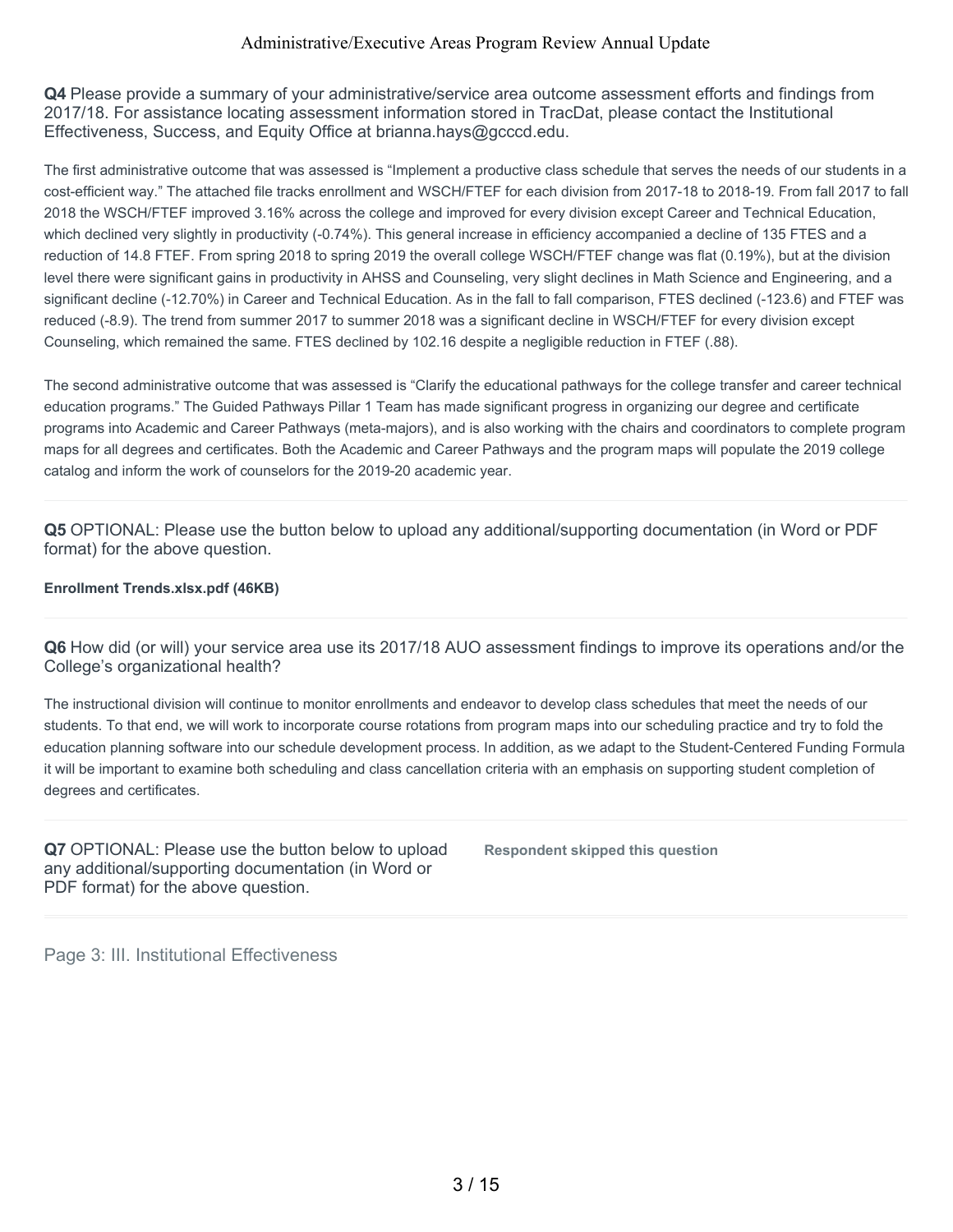**Q8** Please review any research data and/or reports for your service area and summarize the findings and implications for practice.

The data attached below were published this fall in the Journal of Applied Research in Community Colleges and indicate both the overall improvements in college-level Math completion at the college and the positive impact these improvements have had on reducing equity gaps.

The English and English as a Second Language Departments have both embarked on an ambitious acceleration program that has the objective of reducing unnecessary remediation by increasing student completion and success rates. The chairs in both departments have updated their curriculum to offer an accelerated program, and for the past two years full-time and part-time faculty have participated in CAP seminars to become familiar with the pedagogy and teaching methodology of accelerating learning. In addition, English and ESL are providing comprehensive professional development for adjunct faculty, who have not had the opportunity to participate in the CAP Seminars.

Preliminary data indicate that the student success rates in transfer level English composition have increased significantly. In ESL, the results, while promising are not sufficient to reach a broader conclusion because of a small N. However, with the curriculum changes implemented this academic year, ESL is convinced that the department will report similar success rates as is evident in English. Both English and ESL are actively involved in the Basic Skills Transformation Grant

**Q9** OPTIONAL: Please use the button below to upload any additional/supporting documentation (in Word or PDF format) for the above question.

#### **Math Data.pdf (44.2KB)**

**Q10** How has the service area used the results of these studies to improve services to the campus and overall organizational health?

The Math, English, and ESL departments are working continuously to update their curricula and teaching practices.

| <b>Q11 OPTIONAL: Please use the button below to upload</b><br>any additional/supporting documentation (in Word or<br>PDF format) for the above question. | <b>Respondent skipped this question</b> |
|----------------------------------------------------------------------------------------------------------------------------------------------------------|-----------------------------------------|
| Page 4: IV. Previous Goals: Update (If Applicable)                                                                                                       |                                         |
| Q12 Would you like to provide an update for your<br>previous program review goal(s)?                                                                     | <b>Yes</b>                              |
| Page 5: Previous Goal 1                                                                                                                                  |                                         |
| Q13 Previous Goal 1:                                                                                                                                     |                                         |
| Implement a productive class schedule that serves the needs of our students in a cost-efficient way                                                      |                                         |
| <b>Q14</b> Link to College Strategic Goal(s):                                                                                                            | <b>Organizational Health</b>            |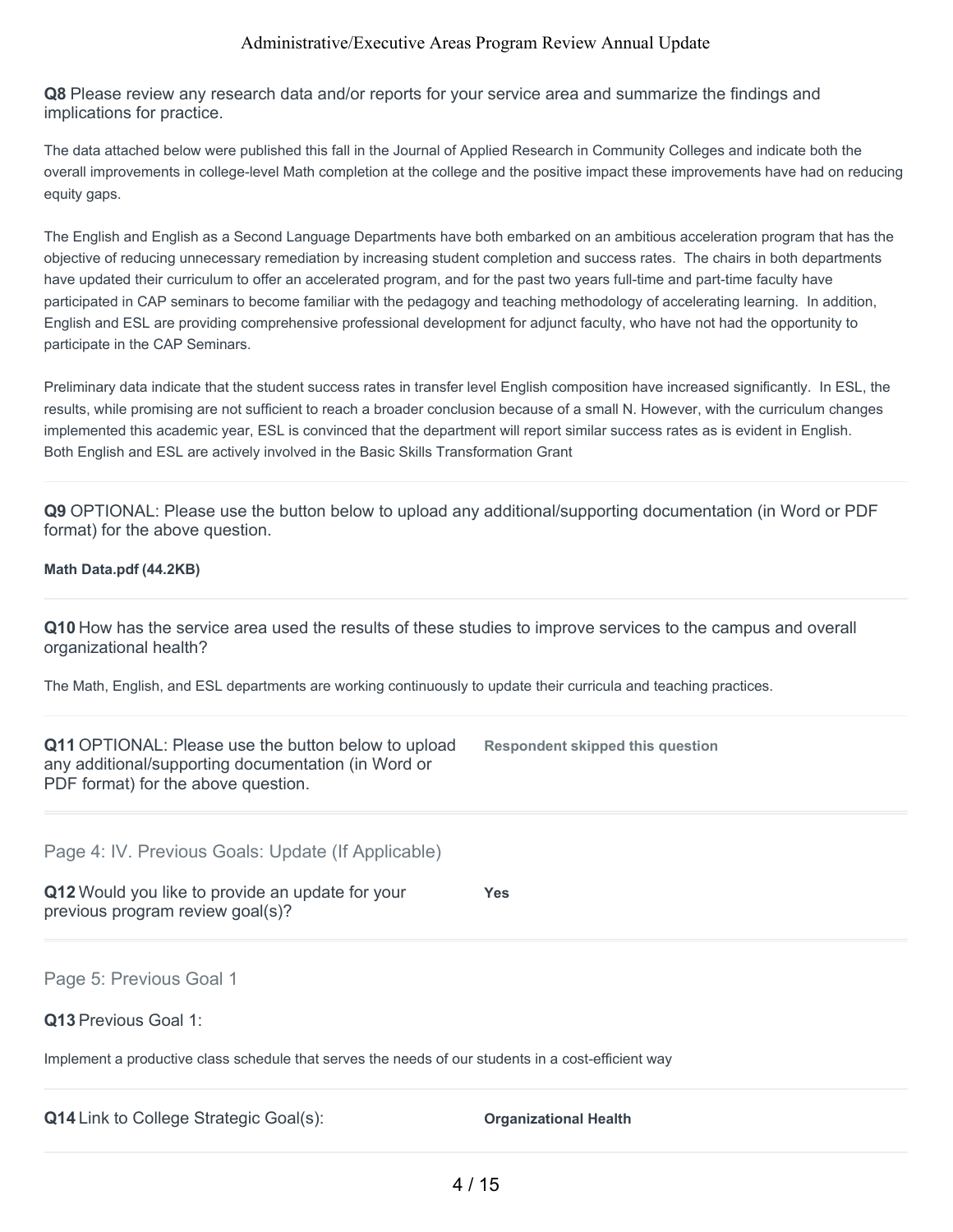**Q15** Goal Status **In Progress**

**Q16** How was the goal evaluated? If the goal is "in progress," how will it be evaluated?

We evaluate this goal by tracking our enrollments every semester and comparing them to prior semesters to identify patterns of growth or decline.

**Q17** Please provide the rationale for this goal:

Running a productive schedule will allow the college to increase its FTES revenue while at the same time freeing resources for other college wide needs.

**Q18** Please provide the goal action steps for the year (previously "Activities"):

Work closely with the deans and chairs/coordinators to analyze enrollment patterns and schedule to meet student demand.

**Q19** \*\*OPTIONAL\*\* Previous Goal 1 Additional Documentation: If you have any additional documentation you would like to include in relation to this goal, please use the "Upload" button below. You can upload a Word document or PDF file. **Respondent skipped this question**

**Q20** Do you have another goal to update? **Yes**

Page 6: Previous Goal 2

**Q21** Previous Goal 2:

Clarify the educational pathways for the college transfer and career technical education programs

**Q22** Link to College Strategic Goal(s): **Guided Student** 

**Pathways**

**Q23** Goal Status **In Progress**

**Q24** How was the goal evaluated? If the goal is "in progress," how will it be evaluated?

The Academic and Career Pathways and program maps will be completed during the spring 2019 semester, published in the 2019 catalog, and provided to counselors over the summer of 2019 to assist in student advising.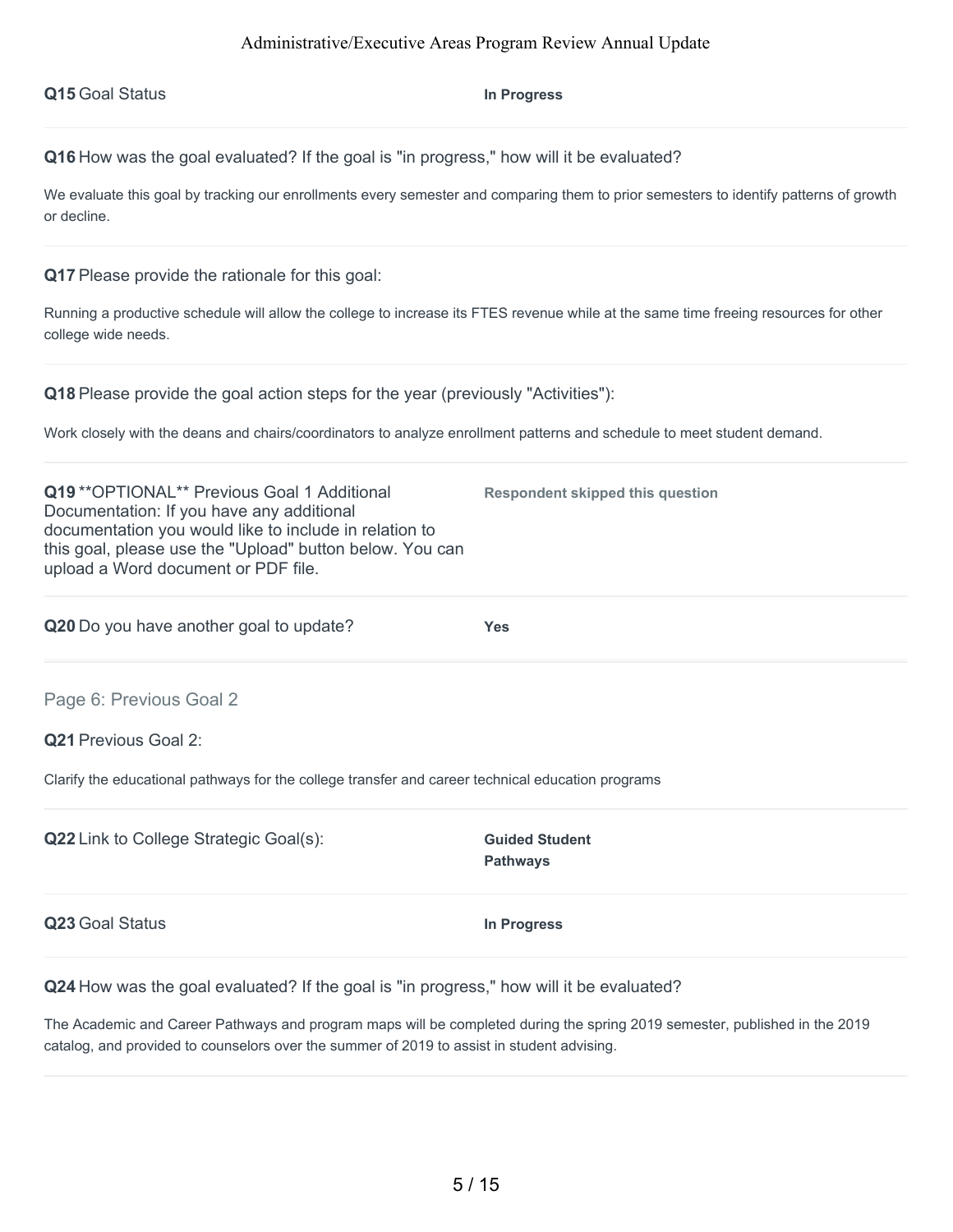**Q25** Please provide the rationale for this goal:

Clarifying the path is an essential, foundational step in implementing the Guided Pathways framework.

**Q26** Please provide the goal action steps for the year (previously "Activities"):

Once the Academic and Career Pathways and accompanying program maps are published in the catalog and in use with the counseling faculty, we will be able to measure the impact they have had on completion and time to completion.

| Q27 ** OPTIONAL** Previous Goal 2 Additional<br>Documentation: If you have any additional<br>documentation you would like to include in relation to<br>this goal, please use the "Upload" button below. You can<br>upload a Word document or PDF file. | <b>Respondent skipped this question</b> |
|--------------------------------------------------------------------------------------------------------------------------------------------------------------------------------------------------------------------------------------------------------|-----------------------------------------|
| Q28 Do you have another goal to update?                                                                                                                                                                                                                | No                                      |
| Page 7: Previous Goal 3                                                                                                                                                                                                                                |                                         |
| Q29 Previous Goal 3:                                                                                                                                                                                                                                   | <b>Respondent skipped this question</b> |
| Q30 Link to College Strategic Goal(s):                                                                                                                                                                                                                 | <b>Respondent skipped this question</b> |
| Q31 Goal Status                                                                                                                                                                                                                                        | <b>Respondent skipped this question</b> |
| Q32 How was the goal evaluated? If the goal is "in<br>progress," how will it be evaluated?                                                                                                                                                             | <b>Respondent skipped this question</b> |
| Q33 Please provide the rationale for this goal:                                                                                                                                                                                                        | <b>Respondent skipped this question</b> |
| Q34 Please provide the goal action steps for the year<br>(previously "Activities"):                                                                                                                                                                    | <b>Respondent skipped this question</b> |
| Q35**OPTIONAL** Previous Goal 3 Additional<br>Documentation: If you have any additional<br>documentation you would like to include in relation to<br>this goal, please use the "Upload" button below. You can<br>upload a Word document or PDF file.   | <b>Respondent skipped this question</b> |
| Q36 Do you have another goal to update?                                                                                                                                                                                                                | <b>Respondent skipped this question</b> |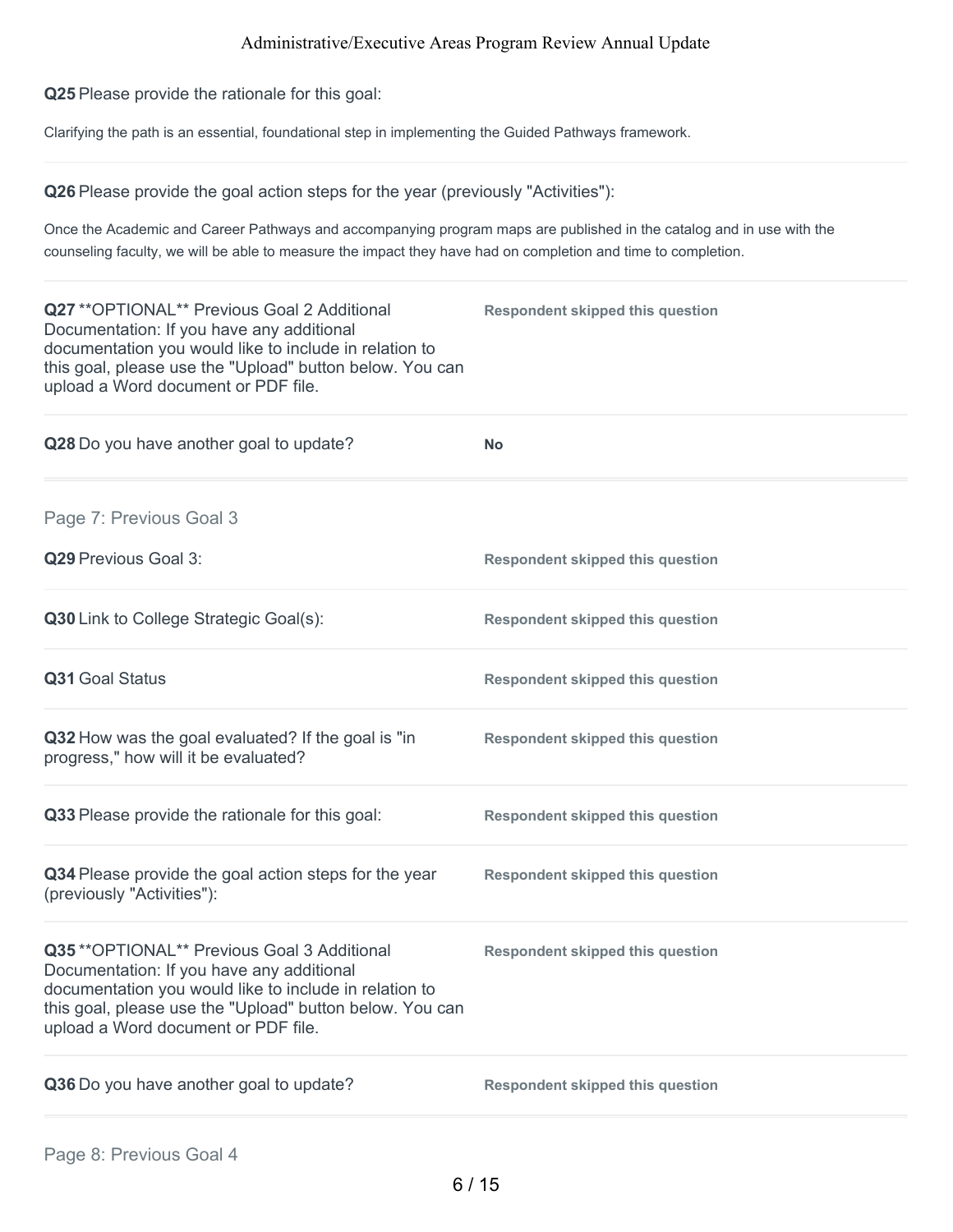| <b>Q37 Previous Goal 4:</b>                                                                                                                                                                                                                            | <b>Respondent skipped this question</b> |
|--------------------------------------------------------------------------------------------------------------------------------------------------------------------------------------------------------------------------------------------------------|-----------------------------------------|
| Q38 Link to College Strategic Goal(s):                                                                                                                                                                                                                 | <b>Respondent skipped this question</b> |
| Q39 Goal Status                                                                                                                                                                                                                                        | <b>Respondent skipped this question</b> |
| Q40 How was the goal evaluated? If the goal is "in<br>progress," how will it be evaluated?                                                                                                                                                             | <b>Respondent skipped this question</b> |
| Q41 Please provide the rationale for this goal:                                                                                                                                                                                                        | <b>Respondent skipped this question</b> |
| Q42 Please provide the goal action steps for the year<br>(previously "Activities"):                                                                                                                                                                    | <b>Respondent skipped this question</b> |
| Q43 ** OPTIONAL** Previous Goal 4 Additional<br>Documentation: If you have any additional<br>documentation you would like to include in relation to<br>this goal, please use the "Upload" button below. You can<br>upload a Word document or PDF file. | <b>Respondent skipped this question</b> |
| Q44 Do you have another goal to update?                                                                                                                                                                                                                | <b>Respondent skipped this question</b> |
| Page 9: Previous Goal 5                                                                                                                                                                                                                                |                                         |
| <b>Q45</b> Previous Goal 5:                                                                                                                                                                                                                            | <b>Respondent skipped this question</b> |
| <b>Q46</b> Link to College Strategic Goal(s):                                                                                                                                                                                                          | <b>Respondent skipped this question</b> |
| <b>Q47 Goal Status</b>                                                                                                                                                                                                                                 | <b>Respondent skipped this question</b> |
| Q48 How was the goal evaluated? If the goal is "in<br>progress," how will it be evaluated?                                                                                                                                                             | <b>Respondent skipped this question</b> |
| Q49 Please provide the rationale for this goal:                                                                                                                                                                                                        | <b>Respondent skipped this question</b> |
| Q50 Please provide the goal action steps for the year<br>(previously "Activities"):                                                                                                                                                                    | <b>Respondent skipped this question</b> |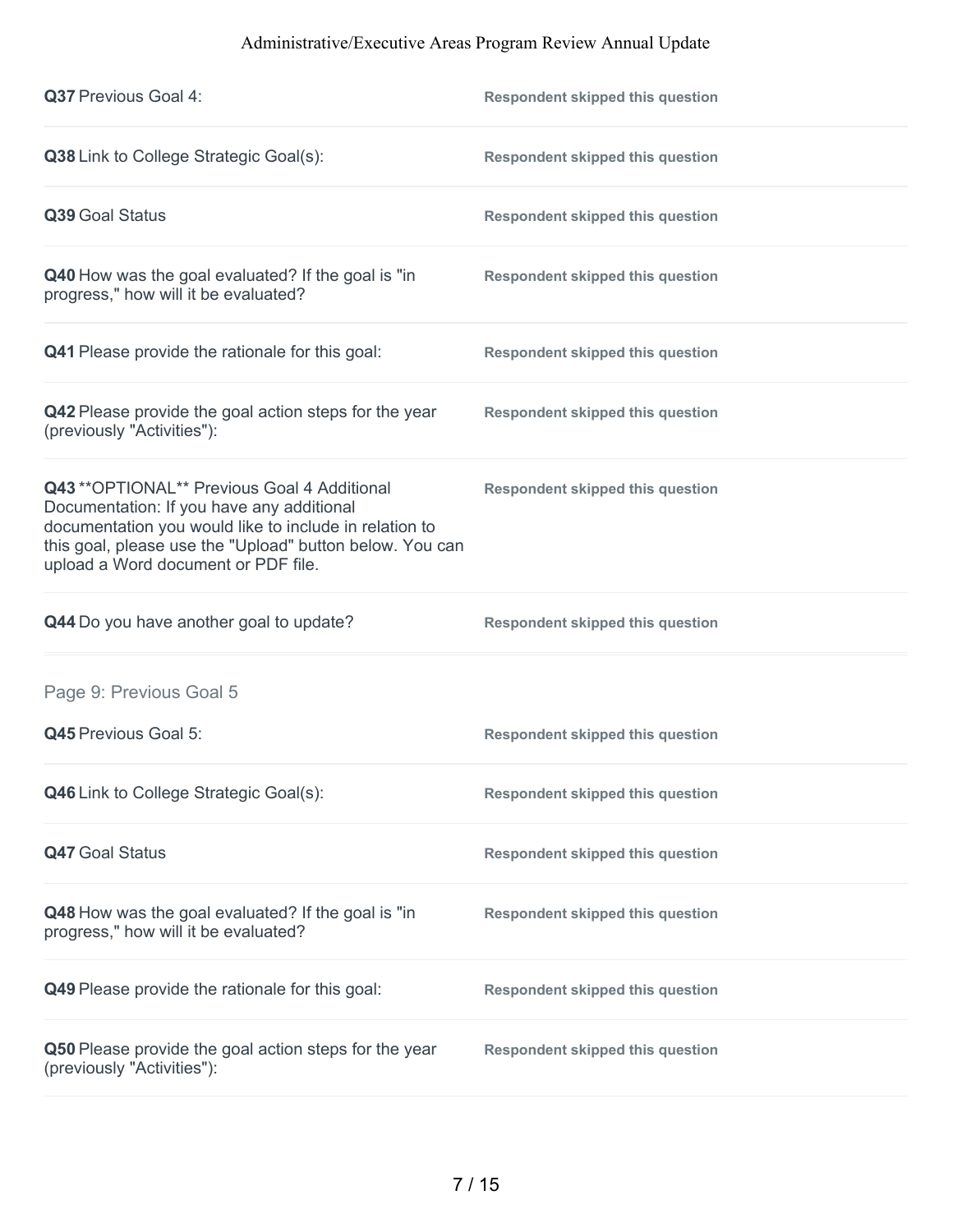| <b>Q51 **OPTIONAL** Previous Goal 5 Additional</b><br>Documentation: If you have any additional<br>documentation you would like to include in relation to<br>this goal, please use the "Upload" button below. You can<br>upload a Word document or PDF file. | <b>Respondent skipped this question</b>  |
|--------------------------------------------------------------------------------------------------------------------------------------------------------------------------------------------------------------------------------------------------------------|------------------------------------------|
| Page 10: V. New Goals (If Applicable)                                                                                                                                                                                                                        |                                          |
| Q52 Would you like to propose any new goal(s)?                                                                                                                                                                                                               | <b>Yes</b>                               |
| Page 11: New Goal 1                                                                                                                                                                                                                                          |                                          |
| Q53 New Goal 1:                                                                                                                                                                                                                                              |                                          |
| CE: Create a new position, Associate Dean of Instruction and Career Development Center Lead                                                                                                                                                                  |                                          |
| <b>Q54</b> Link to College Strategic Goal(s):                                                                                                                                                                                                                | <b>Guided Student</b><br><b>Pathways</b> |

**Q55** Please provide the rationale for this goal:

This position will support

• regional articulation agreements, career pathways alignment, and employer engagement activities that need to be aligned with the area College districts

• delivery opportunities that will streamline the movement of the students into our programs.

• large industry engagement opportunities with the East County Economic Development Council in the areas of AUTO, WWTR, OH, EHSM, CIS, PARA that complement the regional industry demands and parallel our industry partners' employment needs.

**Q56** Please provide the goal action steps for the year (previously "Activities"):

• Prepare and organization modification for the new position.

• Bring the proposed modification through the college and district approval process.

• Conduct the search.

#### **Q57** How will the goal be evaluated?

The effectiveness of this position will be evaluated through a review of Strong Workforce metrics.

**Q58** Do you have another new goal? **Yes**

Page 12: New Goal 2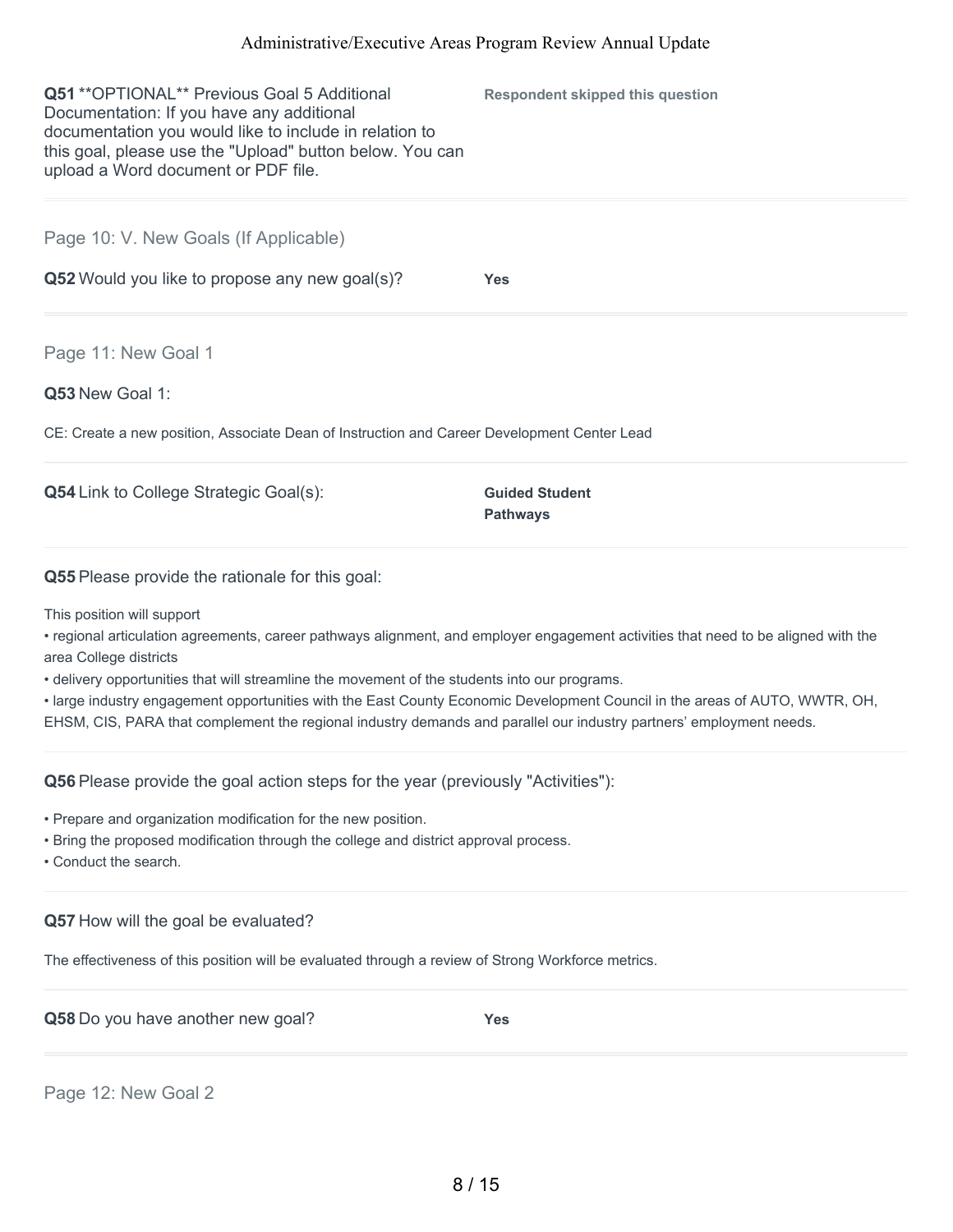**Q59** New Goal 2:

LTR: Complete a Pilot of EvaluationKit, an online course evaluation system, for online courses only.

|  | Q60 Link to College Strategic Goal(s): |
|--|----------------------------------------|
|--|----------------------------------------|

**Student Validation and Engagement**

**Q61** Please provide the rationale for this goal:

The student response rate for online course evaluations is dismal, less than 5%. A pilot at Grossmont College produced results of 85- 90% response rates for online courses. We hope we will have similar results. Student feedback is critical to the course evaluation process.

**Q62** Please provide the goal action steps for the year (previously "Activities"):

Purchase access to EvaluationKit (completed February 1, 2019). The DE Coordinator, Instructional Design Technology Specialist and the Dean of LTR will meet to create a project plan for implementing the pilot. Meetings with Instructional Operations, Instructional Deans and Administrative Assistants will need to occur in order to create a timeline and provide training for the new system.

## **Q63** How will the goal be evaluated?

Results of the pilot, specifically student response rates for online courses.

|  | Q64 Do you have another new goal? | <b>Yes</b> |
|--|-----------------------------------|------------|
|--|-----------------------------------|------------|

Page 13: New Goal 3

**Q65** New Goal 3:

LTR: Obtain approval from District IT to implement Cornerstone, a Learning Management System for Professional Development

**Q66** Link to College Strategic Goal(s): Basic Skills

**Acceleration , Guided Student Pathways , Student Validation and Engagement Organizational Health**

**,**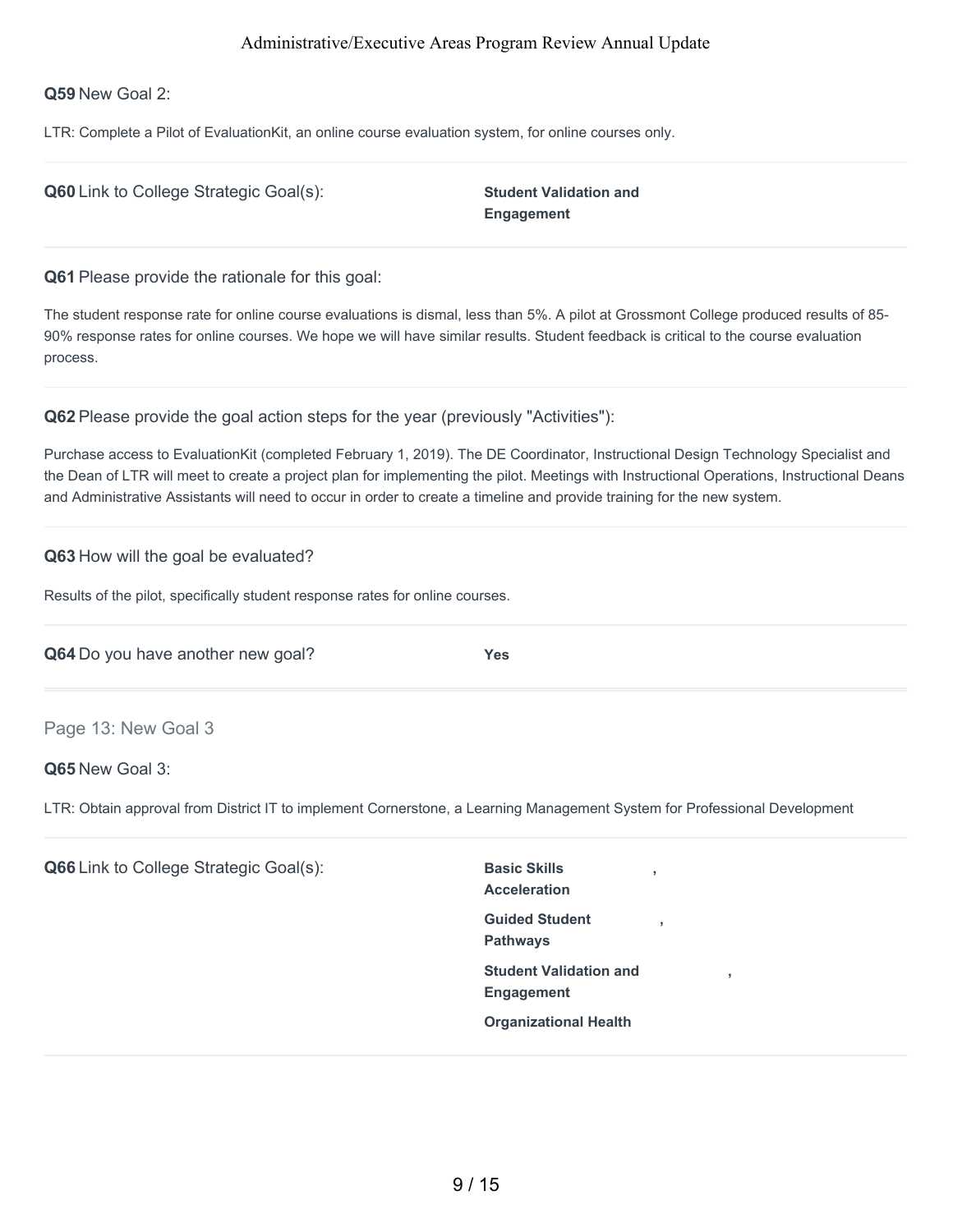#### **Q67** Please provide the rationale for this goal:

Cuyamaca College currently uses a cobbled together system for faculty professional development. Our current system uses Google Sheets with custom scripting to generate attendance forms and Google Calendar entries for workshops. Canvas is used to share flex hours with faculty so they can login and see how many hours are required. However, PD hours are in the Grade column and are shown as assignments. This is very confusing to many faculty. In addition, the system is unstable. Cornerstone, which is recommended by the State Chancellor's Office, is a solution that will integrate all of our professional development needs and automate much of our workflow. The California Community Colleges Vision Resource Center uses Cornerstone to facilitate system-wide connection and collaboration through online communities built around relevant topics such as Guided Pathways and the Student Centered Funding Formula. New online communities will continue to be added as topics and experts are identified.

#### **Q68** Please provide the goal action steps for the year (previously "Activities"):

Submit an Off-Cycle Request to the College Technology Committee (on the agenda for February 8, 2019). Obtain approval from ROC and President's to move forward to the district Technology Coordinating Council for consideration and prioritization.

#### **Q69** How will the goal be evaluated?

Approval by TCC to move forward with implementation. Once the Cornerstone is implemented, it should be evaluated by end users, perhaps via survey.

| Page 14: VI. Resources Needed to Fully Achieve Goal(s)                                                                                                                                                                                                                                                                                                                              |                                         |
|-------------------------------------------------------------------------------------------------------------------------------------------------------------------------------------------------------------------------------------------------------------------------------------------------------------------------------------------------------------------------------------|-----------------------------------------|
| Q70 Is the program requesting resources this year to<br>achieve this goal?                                                                                                                                                                                                                                                                                                          | <b>Yes</b>                              |
| Page 15: V. Faculty Resource Needs                                                                                                                                                                                                                                                                                                                                                  |                                         |
| Q71 Are you requesting one or more faculty positions to<br>achieve this goal?                                                                                                                                                                                                                                                                                                       | <b>No</b>                               |
| Page 16: Faculty Position Request(s)                                                                                                                                                                                                                                                                                                                                                |                                         |
|                                                                                                                                                                                                                                                                                                                                                                                     |                                         |
| Q72 Please remember to complete the Faculty Position<br>Request Form (accessible here, under Staffing Request<br>Information) for this position that you are requesting and<br>upload it using the button below. The Faculty Position<br>Request Form (In Word) can be located here (under<br>Staffing Request Information). Brief Description of the<br><b>Position Requested:</b> | <b>Respondent skipped this question</b> |
| Q73 Related Program Goal(s):                                                                                                                                                                                                                                                                                                                                                        | <b>Respondent skipped this question</b> |
|                                                                                                                                                                                                                                                                                                                                                                                     |                                         |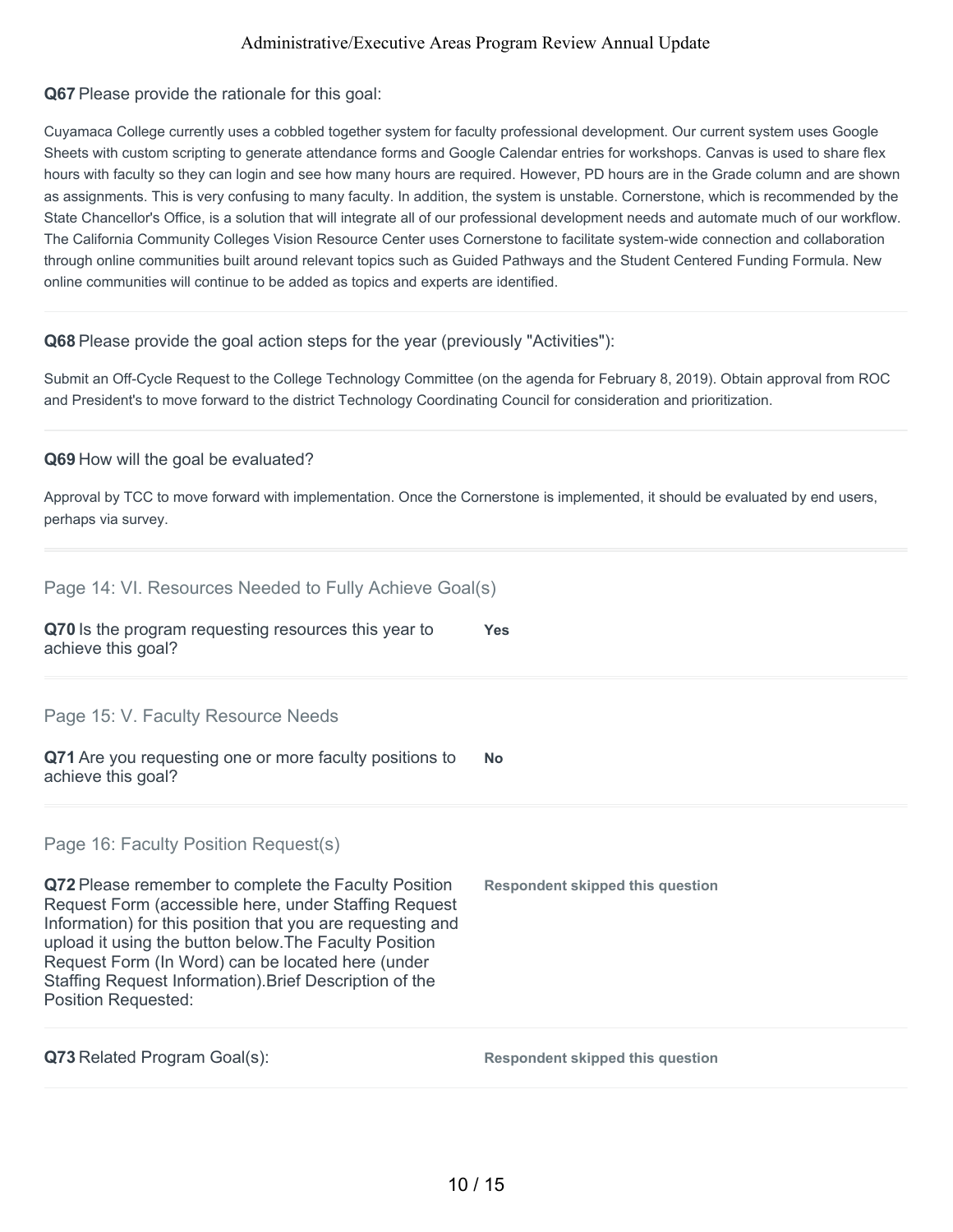| Q74 Faculty Position Request Upload 1: Please upload<br>the completed faculty request form for the above position<br>using the button below. You can access the Word<br>version of the Faculty Position Request Form here.                                                                                                                                                                                                     | <b>Respondent skipped this question</b> |
|--------------------------------------------------------------------------------------------------------------------------------------------------------------------------------------------------------------------------------------------------------------------------------------------------------------------------------------------------------------------------------------------------------------------------------|-----------------------------------------|
| Q75 Faculty Position Request 2 (if applicable): Please<br>remember to complete the Faculty Position Request<br>Form (accessible here, under Staffing Request<br>Information) for this position that you are requesting and<br>upload it using the button below. The Faculty Position<br>Request Form (In Word) can be located here (under<br>Staffing Request Information). Brief Description of<br><b>Position Requested:</b> | <b>Respondent skipped this question</b> |
|                                                                                                                                                                                                                                                                                                                                                                                                                                |                                         |
| <b>Q76</b> Related Program Goal(s):                                                                                                                                                                                                                                                                                                                                                                                            | <b>Respondent skipped this question</b> |
| Q77 Faculty Position Request Upload 2: Please upload<br>the completed faculty request form for the above position<br>using the button below. You can access the Word<br>version of the Faculty Position Request Form here.                                                                                                                                                                                                     | <b>Respondent skipped this question</b> |
| Page 17: VI. Classified Staff Resource Needs                                                                                                                                                                                                                                                                                                                                                                                   |                                         |

#### Page 18: Classified Staff Position Request(s)

**Q79** Classified Staff Position Request 1: Please remember to complete the Classified Staff Position Request Form (accessible here, under Staffing Request Information) for this position you are requesting.Brief Description of Position Requested:

Administrative Assistant III for the Dean, Athletics, Kinesiology and Health Education

**Q80** Classified Staff Position 1 Related Program Goal(s):

Organizational Health

**Q81** Classified Staff Position 1 Request Upload: Please upload a completed Classified Position Request Form for this request using the button below. You can access the Word version of the Classified Position Request Form here.

#### **Admin II-AKHE Request Form.docx(23.3KB)**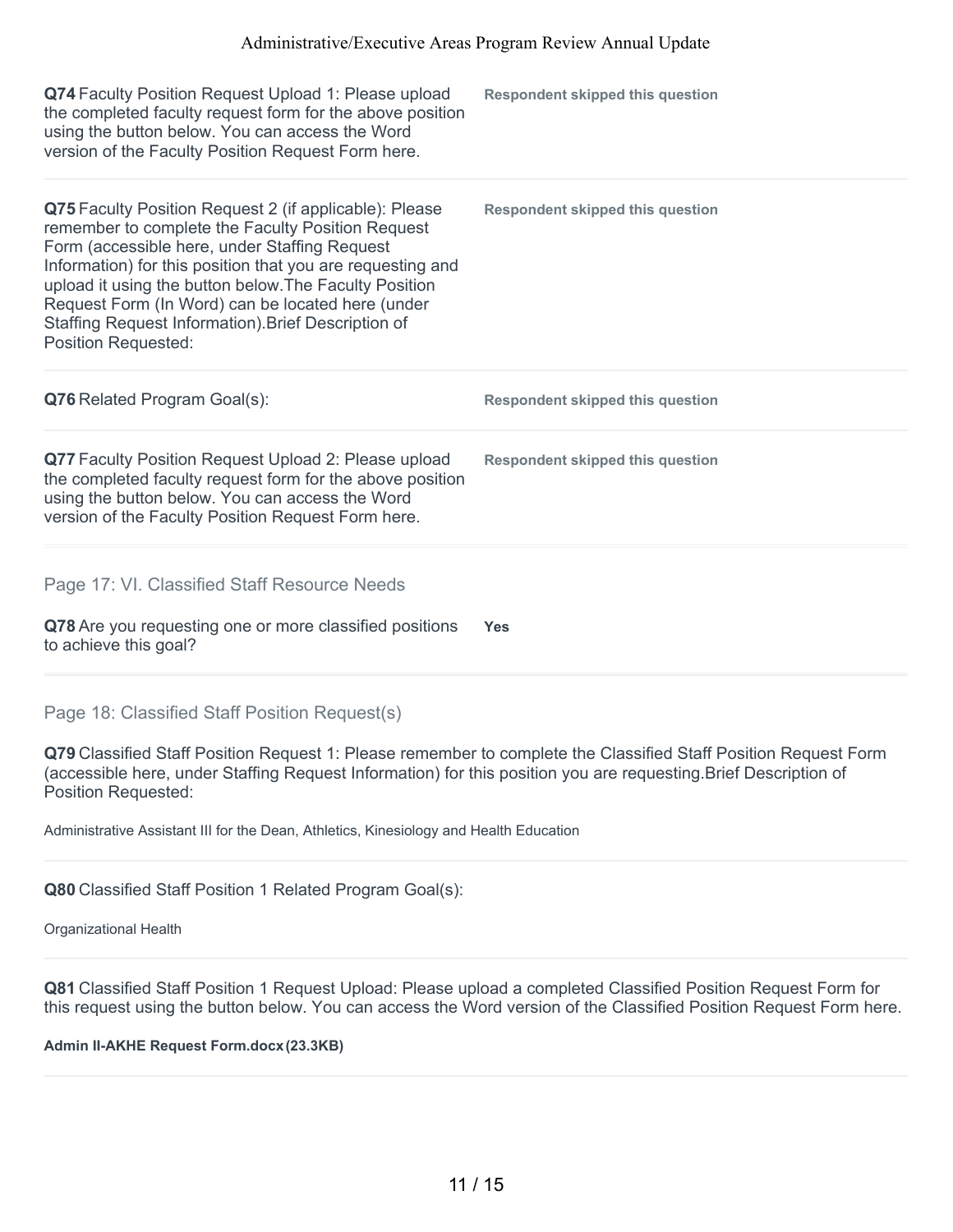| Q82 Classified Staff Position Request 2: Please<br>remember to complete the Classified Staff Position<br>Request Form (accessible here, under Staffing Request<br>Information) for each position you are requesting. Brief<br>Description of Position Requested: | <b>Respondent skipped this question</b> |
|------------------------------------------------------------------------------------------------------------------------------------------------------------------------------------------------------------------------------------------------------------------|-----------------------------------------|
| <b>Q83</b> Classified Staff Position 2 Related Program Goal(s):                                                                                                                                                                                                  | <b>Respondent skipped this question</b> |
| <b>Q84</b> Classified Staff Position Request 2 Upload: Please<br>upload a completed Classified Position Request Form<br>for this request using the button below. You can access<br>the Word version of the Classified Position Request<br>Form here.             | <b>Respondent skipped this question</b> |
| Page 19: VII. Technology Resource Needs                                                                                                                                                                                                                          |                                         |
| Q85 Are you requesting technology resources to achieve<br>this goal?                                                                                                                                                                                             | Yes                                     |

## Page 20: Technology Request(s)

**Q86** Technology Request 1: Please remember to complete a Technology Request Form for each request you are submitting. You can access the online Technology Request Form here: Technology Request Form

| Description:                                                                                                                                                                                                     | <b>New Copier/Scanner/Printer</b>                                                                                                                                                                                                                                                                                                                                                      |
|------------------------------------------------------------------------------------------------------------------------------------------------------------------------------------------------------------------|----------------------------------------------------------------------------------------------------------------------------------------------------------------------------------------------------------------------------------------------------------------------------------------------------------------------------------------------------------------------------------------|
| One time or On-going                                                                                                                                                                                             | One time                                                                                                                                                                                                                                                                                                                                                                               |
| Amount Requested \$                                                                                                                                                                                              | \$2230 plus maintenance and supply contract at .0057<br>per copy                                                                                                                                                                                                                                                                                                                       |
| Related Program Review Goal(s):                                                                                                                                                                                  | <b>Organizational Health. The Copier, Scanner, Printer</b><br>machine which Instructional Operation uses is no longer<br>serviceable. The department uses this on a daily basis<br>in producing the catalog, class schedules, curriculum,<br>hire letters and supporting Academic Senate. In<br>addition, we scan to archive the department documents,<br>and to post to the intranet. |
| Q87 Technology Request 2: Please remember to<br>complete a Technology Request Form for each request<br>you are submitting. You can access the online<br>Technology Request Form here: Technology Request<br>Form | <b>Respondent skipped this question</b>                                                                                                                                                                                                                                                                                                                                                |

Page 21: VIII. Perkins and Strong Workforce Resource Needs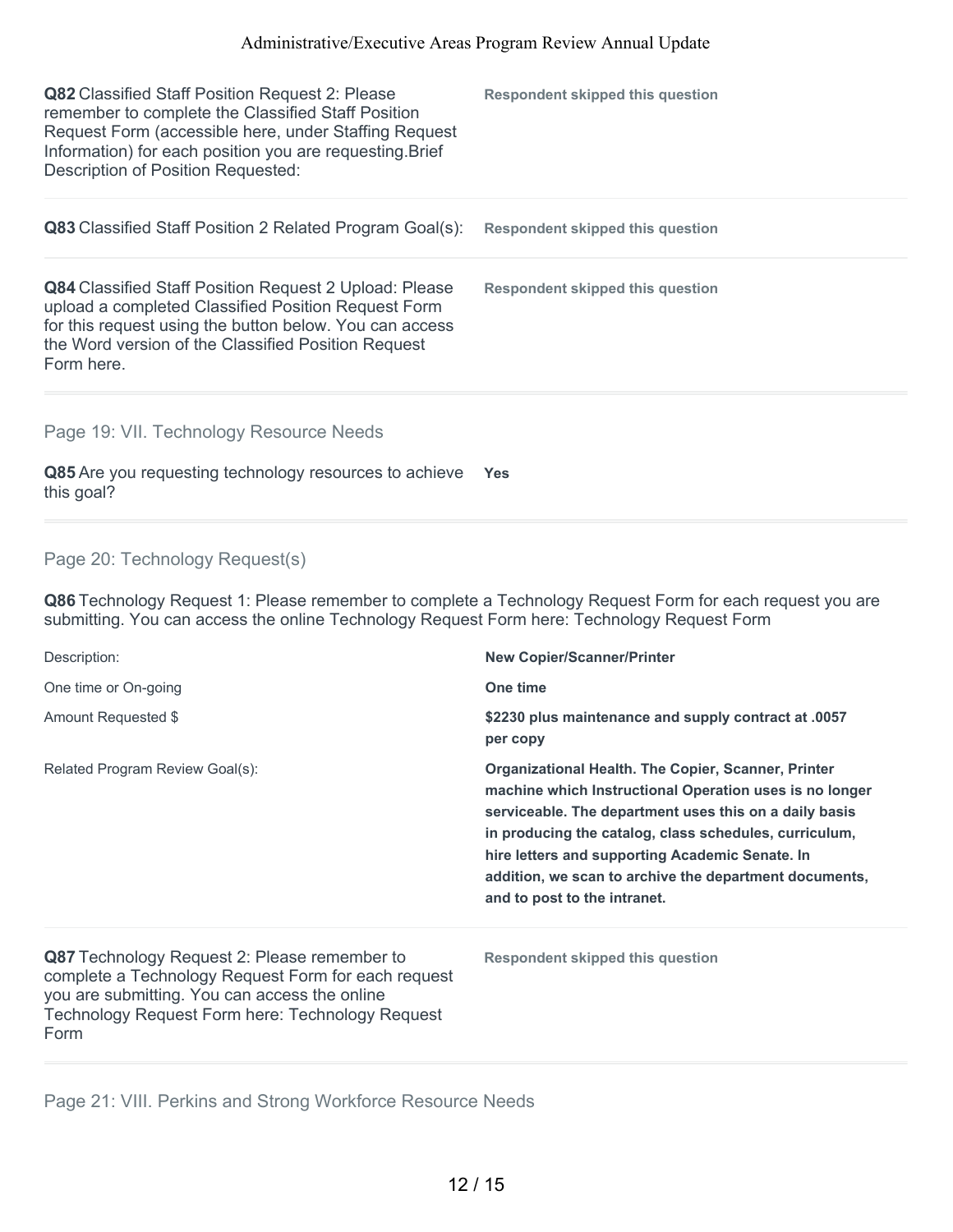| Q88 Are you requesting Perkins and/or Strong<br>Workforce resources to achieve this goal?                                                                                                                                               | <b>No</b>                               |
|-----------------------------------------------------------------------------------------------------------------------------------------------------------------------------------------------------------------------------------------|-----------------------------------------|
| Page 22: Perkins Request and Strong Workforce<br>Q89 Perkins Request and Strong Workforce 1: Please<br>remember to complete the Perkins Request Form and<br>submit it via the annual Perkins/Strong Workforce<br>request process/cycle. | <b>Respondent skipped this question</b> |
| Q90 Perkins Request and Strong Workforce 2: Please<br>remember to complete the Perkins Request Form and<br>submit it via the annual Perkins/Strong Workforce<br>request process/cycle.                                                  | <b>Respondent skipped this question</b> |
| Page 23: IX. Supplies/Equipment Resource Needs<br>Q91 Are you requesting supplies and/or equipment<br>resources to achieve this goal?                                                                                                   | No                                      |
| Page 24: Supplies/Equipment Request(s)<br>Q92 Supplies/Equipment Request 1: In the boxes below<br>please provide information on your request.<br>Supplies/Equipment requests will be considered on a<br>one-time funding basis.         | <b>Respondent skipped this question</b> |
| Q93 Supplies/Equipment Documentation 1: Please<br>upload any supplies/equipment quotes or additional<br>documentation for this request.                                                                                                 | <b>Respondent skipped this question</b> |
| Q94 Supplies/Equipment Request 2: In the boxes below<br>please provide information on your request.<br>Supplies/Equipment requests will be considered on a<br>one-time funding basis.                                                   | <b>Respondent skipped this question</b> |
| Q95 Supplies/Equipment Documentation 2 : Please<br>upload any supplies/equipment quotes or additional<br>documentation for this request.                                                                                                | <b>Respondent skipped this question</b> |
| Page 25: X. Facilities Resource Needs<br>Q96 Are you requesting facilities resources to achieve<br>this goal?                                                                                                                           | No                                      |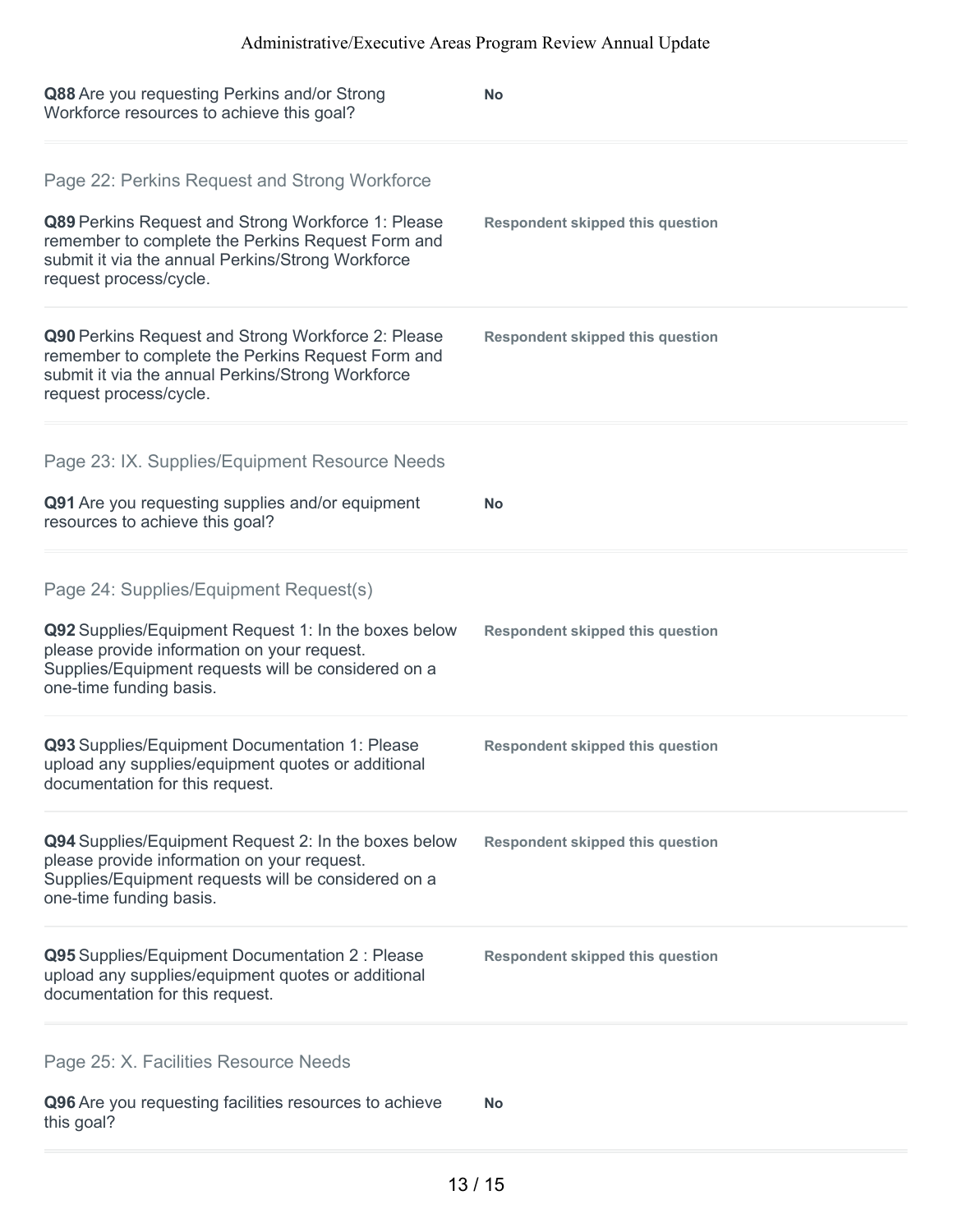| Page 26: Facilities Request                                                                                                                                                            |                                         |
|----------------------------------------------------------------------------------------------------------------------------------------------------------------------------------------|-----------------------------------------|
| Q97 Facilities Request 1: Please provide the information<br>below and remember to complete a Facilities Request<br>Form accessible here: Facilities Request Form                       | <b>Respondent skipped this question</b> |
| Q98 Facilities Request 2: Please provide the information<br>below and remember to complete a Facilities Request<br>Form, accessible here: Facilities Request Form                      | <b>Respondent skipped this question</b> |
| Page 27: XI. Professional Development Resource Needs                                                                                                                                   |                                         |
| Q99 Are you requesting professional development<br>resources to achieve this goal?                                                                                                     | <b>No</b>                               |
| Page 28: Professional Development Request                                                                                                                                              |                                         |
| Q100 Professional Development Request 1: Please<br>provide the information identified below and follow the<br>process for requesting professional development funds,<br>outlined here. | <b>Respondent skipped this question</b> |
| Q101 Professional Development Request 2: Please<br>provide the information identified below and follow the<br>process for requesting professional development funds,<br>outlined here. | <b>Respondent skipped this question</b> |
| Page 29: XII. Other Resource Needs                                                                                                                                                     |                                         |
| Q102 Are you requesting any other resources to achieve<br>this goal?                                                                                                                   | <b>No</b>                               |
| Page 30: Other Resource Requests                                                                                                                                                       |                                         |
| Q103 Other Resource Requests 1: Other resource<br>requests will be considered on a one-time funding basis.<br>Please fill in the information below.                                    | <b>Respondent skipped this question</b> |
| Q104 Other Resource Requests 2: Other resource<br>requests will be considered on a one-time funding basis.<br>Please fill in the information below.                                    | <b>Respondent skipped this question</b> |